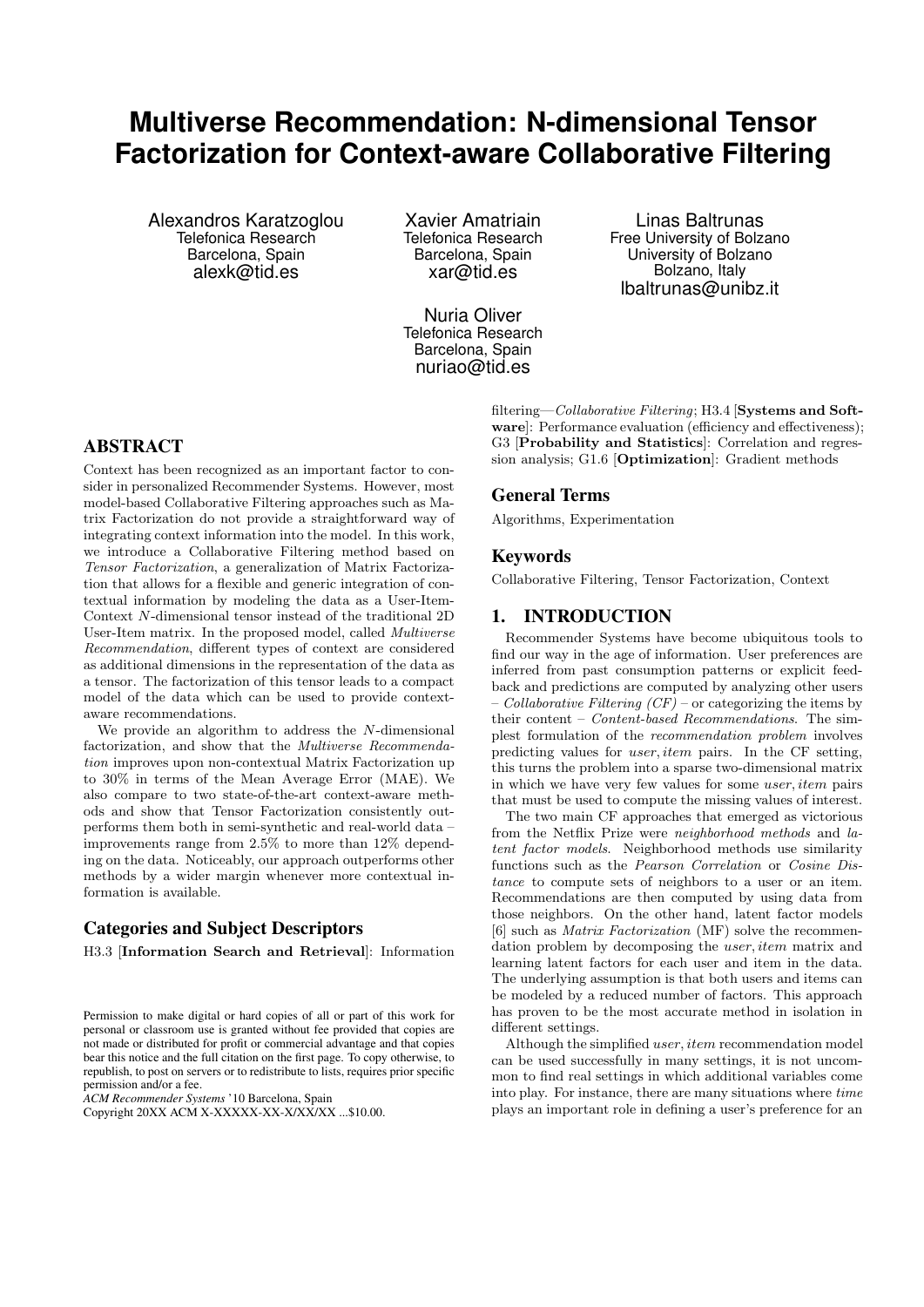item. In this case, the two- dimensional matrix is turned into a three dimensional user, item, time tensor. The set of variables that influence the user's preference for a given item are referred to as context.

In this paper, we present a generic CF model that is based on a generalization of MF to address contextual recommendation problems. To this end, we extend the concept of matrix factorization to that of tensor factorization (see section 3.1). A tensor is a generalization of the matrix concept to multiple dimensions. In the example given above, the usual user, item two-dimensional matrix is converted into a three-dimensional tensor (see Figure 1). Tensor Factorization (TF) can be used to add any number – and kind – of variables to a recommender system. In particular, it could be used to hybridize content and CF in a way similar to the approach by Pilaszy and Tikk [17]. However, in this work we focus on the use of TF for adding contextual information. We call our approach to contextual recommendation via TF Multiverse Recommendation because it can be used to efficiently bridge hidden "worlds" separated by different contexts and therefore collapse parallel dimensions into a coherent model.

The relation of our model to other latent models and context-aware systems is reviewed in section 2, and our experimental results are summarized in section 4, where we validate the proposed approach on several synthetic and real world datasets. In addition, we empirically verify that our approach improves the baseline when not taking into account the context and show how our method outperforms state-of-the-art contextual approaches.

The proposed model brings a number of contributions to the area of contextual recommendations, including the ability to:

- $\bullet$  Generalize efficient MF approaches to the N-dimensional case in a compact way
- Include any number of contextual dimensions into the model itself
- Benefit from several loss functions designed to finetune the optimization criteria
- Train the model with a fast and straightforward algorithm
- Take advantage of the sparsity of the data while still exploiting the interaction between all users-items and context.

# 2. RELATED WORK

Although most of the work on Collaborative Filtering has focused on the traditional two-dimensional user/item problem, there has been a recent increase of interest in adding context to recommendations. This is probably due to the relevance of context in mobile applications and the success that some applications have had using some contextual variable such as location (*e.g.* Foursquare <sup>1</sup>).

Adomavicius and Tuzhilin [3] do a thorough review of approaches to contextual recommendations in their book chapter and categorize context-aware recommender systems (CARS) into three types: contextual pre-filtering, where context drives data selection; contextual post-filtering, where

context is used to filter recommendations once they have been computed using a traditional approach; and *contex*tual modeling, where context is integrated directly into the model. An example of contextual pre-filtering is the socalled user micro-profile, in which a single user is represented by a hierarchy of possibly overlapping contextual profiles [4]. Post-filtering methods can use traditional approaches and then apply filtering or weighting. In their experimental evaluation, Panniello et al. [16] found that the choice of a pre-filtering or post-filtering strategy depends on the particular method and sometimes a simple post-filter can outperform an elaborate pre-filtering approach.

The approach proposed in this paper belongs to the last category of contextual modeling. Although some standard model-based approaches could theoretically accept more dimensions, the only models to report results in this category are Oku et al.'s Context-aware Support Vector Machines (SVM) [13]. The authors consider support vectors in a multidimensional space and find the separating hyperplane. Their experiments show that contextual recommendations perform better than non-contextual. Other authors that have addressed the issue of context-aware recommendations from a multidimensional perspective are Adomavicius et al. [1], who introduce a multidimensional model based on the OnLine Analytical Processing (OLAP) technique for decision support which still is based on a pre-filtering method; and Palmisano et al. [15] who describe contextual information with  $K$  dimensions, each of them having  $q$  attributes.

Factorization models have recently become one of the preferred approaches to Collaborative Filtering, especially when combined with neighborhood methods [9]. However, even when processing datasets such as the Netflix Prize, the importance of context has become clear. Koren has recently introduced a temporal model into the factor model called  $timeSVD++$  [10] which significantly improves the Root Mean Squared Error (RMSE) on the Netflix data compared to previous non-temporal factorization models.

Other authors have also introduced time as a specific factor model. Xiong et al. present a Bayesian Probabilistic TF model to capture the temporal evolution of online shopping preferences [23]. The authors show in their experiments that results using this third dimension in the form of a tensor does improve accuracy when compared to the non-temporal case. As we will explain later, Xiong's model can in fact be considered as a simple case instance of the more generic model presented in this paper. Finally, three dimensional TF has also been proposed by Rendle et al., for Collaborative tag Recommendation. Rendle et al. use the third tensor dimension in their user, item, tag model to represent the target variable which in their case are tags coded as binary vectors where the presences of a tag is market by a 1 and the absence by a 0 [18].

However and to the best of our knowledge, there is no previous work on the use of N-dimensional tensors for CF, which is the main contribution of this paper and will be presented next in detail.

# 3. MULTIVERSE RECOMMENDATION

TF is an existing N-dimensional extension of Matrix Factorization. However, a straightforward use of this model makes it unsuitable for the CF case. In the current section we introduce the model of Matrix and Tensor Factorization and explain the details of how we have adapted this model

<sup>1</sup>http://www.foursquare.com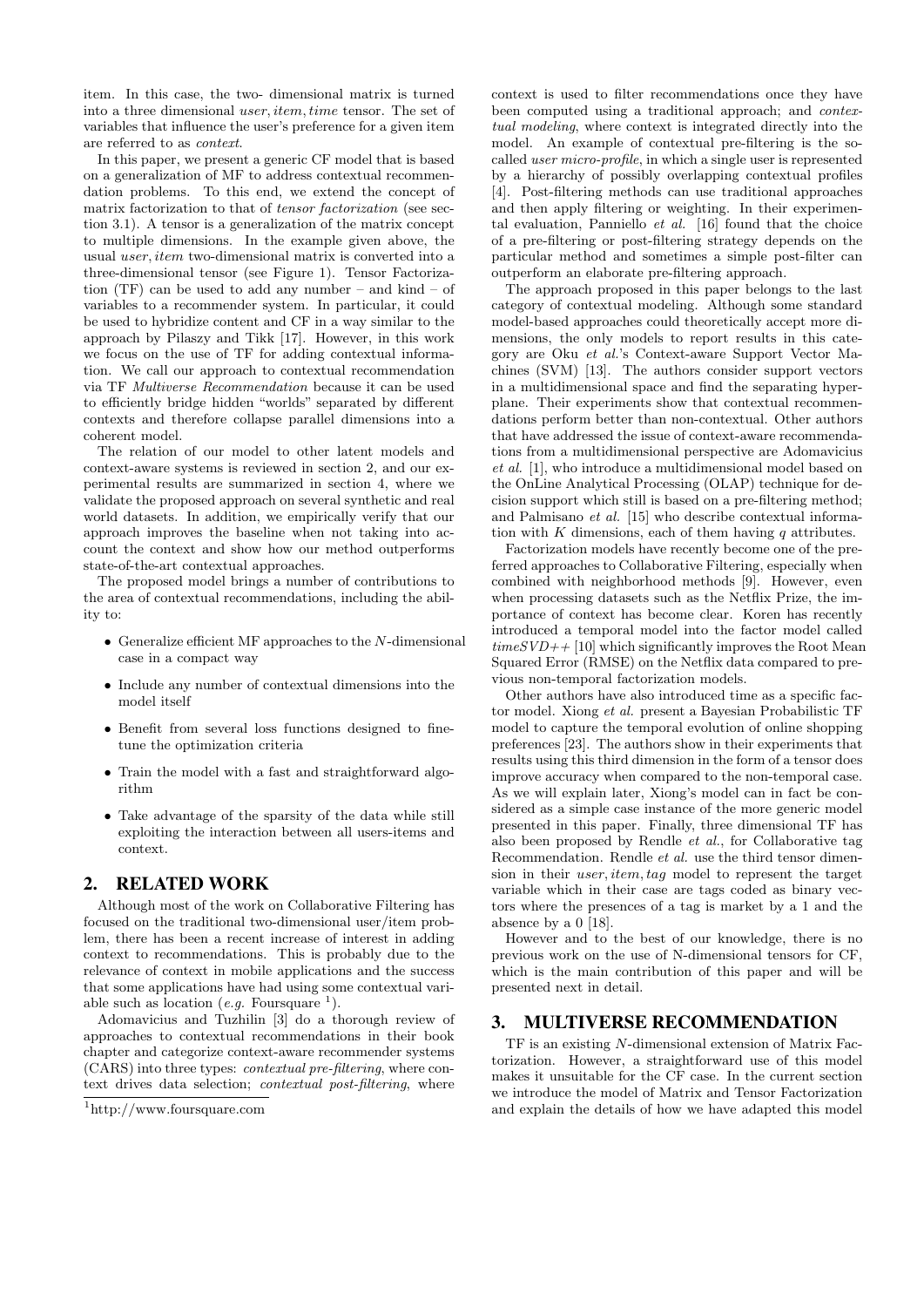for N-dimensional CF.

The main idea behind the use of TF is that we can take advantage of the same principles behind Matrix Factorization to deal with N-dimensional information. However, before we dive into the details of the TF model, we shall briefly summarize the two-dimensional MF approach.

## *Matrix Factorization.*

CF techniques based on MF work by assuming that ratings provided by users on items can be represented in a sparse matrix  $Y \in \mathcal{Y}^{n \times m}$  where (*n* is the number of users and  $m$  the number of items). The observed values in  $Y$ are thus formed by the rating information provided by the users on the items. The CF problem then boils down to Matrix Completion problem. In MF techniques the aim is to factorize the matrix of observed ratings into two matrices  $U \in \mathbb{R}^{n \times d}$  and  $M \in \mathbb{R}^{m \times d}$  such that  $\overline{F} := UM^{\top}$  approximates Y, *i.e.* minimizes a loss function  $L(F, Y)$  between observed and predicted values. In most cases, a regularization term for better generalization performance is added to the loss function and thus the objective function becomes  $L(F, Y) + \Omega(F)$ . Standard choices for L include the least squares loss function  $L(F, Y) = \frac{1}{2}(F - Y)^2$  and for  $\Omega$  the Frobenius norm *i.e.*  $\Omega(F) = \lambda \left[ ||U||_{\text{Frob}}^2 + ||M||_{\text{Frob}}^2 \right]$ .

## 3.1 Tensor Factorization



Figure 1: Illustration of the (3-dimensional) HOSVD tensor factorization model.

N-dimensional TF is a generic model framework for recommendations that is able to handle N-dimensional data and profit from most of the advantages of MF, such as fast prediction computations and simple and efficient optimization techniques. We shall now introduce the generic TF model and describe its specific adaptation to context-aware CF in Section 3.2.

## *Notation.*

For the sake of simplicity, we will describe the model for a single contextual variable  $C$ , and therefore  $Y$  the tensor containing the ratings will be a 3-dimensional tensor. The generalization to larger numbers of context variables and  $N$  dimensions is trivial. In the following we denote the sparse tensor of rating observations by  $Y \in \mathcal{Y}^{n \times m \times c}$ , where  $n$  are the number of users,  $m$  the number of items, and c where  $c_i \in \{1, \ldots, c\}$  the number of contextual variables. Typically, the rating is given on a five star scale and thus  $Y \in \{0, \ldots, 5\}^{n \times m \times c}$ , where the value 0 indicates that a user did not rate an item. In this sense, 0 is spe-

cial since it does not indicate that a user dislikes an item but rather that data is missing. We are using two tensor operations a tensor-matrix multiplication operator denoted by  $\times_U$  where the subscript shows the direction on the tensor on which to multiply the matrix i.e  $T = Y \times_U U$  is  $T_{ljk} = \sum_{i=1}^{n} Y_{ijk} U_{ij}$  and the tensor outer product denoted by ⊗. Finally,  $D \in \{0,1\}^{n \times m \times c}$  is a binary tensor with nonzero entries  $D_{ijk}$  whenever  $Y_{ijk}$  is observed and we denote by  $U_{i*}$  the entries of the  $i_{th}$  row of matrix U.

## *HOSVD-decomposition.*

There are different types of tensor decomposition models in the literature, such as the Canonical Decomposition or Parallel Factors – which is also known as the CP-decomposition – and the High Order Singular Value decomposition (HOSVD). In our approach, we follow the HOSVD formulation shown in Figure 1, where the 3-dimensional tensor is factorized into three matrices  $U \in \mathbb{R}^{n \times d_U}$ ,  $M \in \mathbb{R}^{m \times d_M}$  and  $C \in \mathbb{R}^{c \times d_U}$ and one central tensor  $S \in \mathbb{R}^{d_U \times d_M \times d_C}$ . In this case, the decision function for a single user i, item j, context  $k$  combination becomes:

$$
F_{ijk} = S \times_U U_{i*} \times_M M_{j*} \times_C C_{k*}
$$
 (1)

This decomposition model allows for full control over the dimensionality of the factors extracted for the users, items and context by adjusting the  $d_u$ ,  $d_M$  and  $d_C$  parameters. This property is valuable in the case of large real world datasets where the matrices  $U$  and  $M$  can grow in size and potentially pose a storage problem.

# 3.2 Tensor Factorization for CF

The aim in proposing an N-dimensional TF approach for context-based recommendation is to model the context variables in the same way as the users and items are modeled in MF techniques by taking the interactions between usersitems-context into account. We shall refer to this approach as Multiverse Recommendations.

Existing HOSVD methods (e.g. [11]) require a dense matrix Y and therefore ignore the sparsity of the input data. Treating  $Y$  as a dense tensor with missing entries being assumed to be 0, would introduce a bias against unobserved ratings. The model of Regularized TF introduced in this section avoids these issues by optimizing only the observed values in the rating tensor. Also note that, in contrast to standard SVD and HOSVD methods, in CF there is no need for imposing orthogonality constrains on the factors.

Multiverse Recommendations have a number of advantages compared to many of the current context-based methods, including: (1) No need for pre- or post-filtering: In contrast to many of the current algorithms which rely on splitting and pre- or post-filtering the data based on context, TF utilizes all the available ratings to model the users and the items. Splitting or pre-or post- filtering the data based on the context can lead to loss of information about the interactions between the different context settings; (2) Computational simplicity: Many of the proposed methods rely on a sequence of techniques which often prove to be computationally expensive rather than on a single and less computationally expensive model, as is the case in TF; (3) Ability to handle N-dimensions: Moreover, the TF approach we introduce generalizes well to an arbitrary amount of context variables while adding relatively little computational overhead.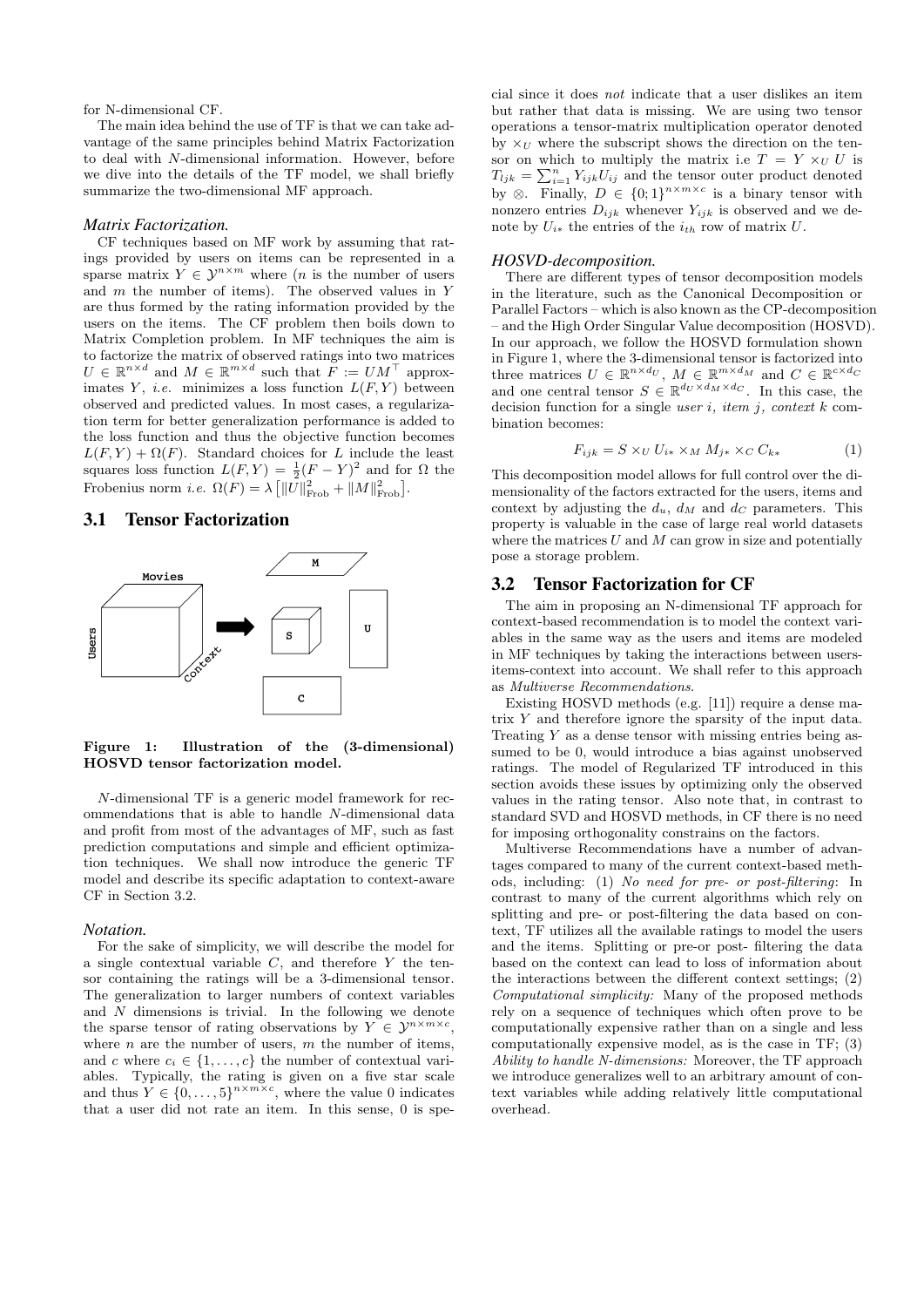# *3.2.1 Loss Function*

In analogy to MF approaches [19, 22], we define the loss function as:

$$
L(F, Y) := \frac{1}{\|S\|_1} \sum_{i,j,k} D_{ijk} l(F_{ijk}, Y_{ijk})
$$
 (2)

where  $l: \mathbb{R} \times \mathcal{Y} \rightarrow \mathbb{R}$  is a pointwise loss function penalizing the distance between estimate and observation and  $F_{ijk}$  is given by equation 1. Note that the total loss  $L$  is defined only on the observed values in the tensor  $Y$ . Possible choices for the loss function  $l$  include the following:

Squared error: Provides an estimate of the conditional mean

$$
l(f, y) = \frac{1}{2}(f - y)^2
$$
 and  

$$
\partial_f l(f, y) = f - y
$$

Absolute loss: Provides an estimate of the conditional median

$$
l(f, y) = |f - y|
$$
and  

$$
\partial_f l(f, y) = \text{sgn}[f - y]
$$

 $\epsilon$ -insensitive loss: Chosen to ignore deviations of up to  $\epsilon$ via

$$
l(f, y) = \max(0, |y - f| - \epsilon) \text{ and}
$$

$$
\partial_f l(f, y) = \begin{cases} \text{sgn}[f - y] & \text{if } |f - y| > \epsilon \\ 0 & \text{otherwise} \end{cases}
$$

These are not the only loss functions possible. For instance, by using a quantile loss we can prioritize estimates based on the confidence with which we would like to recommend events. Other possible loss functions include the Huber loss [8] and the hinge loss function, which can be useful in the case of implicit taste information [21].

#### *3.2.2 Regularization*

Simply minimizing a loss function is known to lead to overfitting. Given the factors  $U, M, C, S$  which constitute our model, we have a choice of ways to ensure that the model complexity does not grow without bound. A simple option is to add a regularization term based on the  $l_2$  norm of these factors [20]. In the case of a matrix, this norm is also known as the Frobenius norm.

$$
\Omega[U, M, C] := \frac{1}{2} \left[ \lambda_U \left\| U \right\|_{\text{Frob}}^2 + \lambda_M \left\| M \right\|_{\text{Frob}}^2 + \lambda_C \left\| C \right\|_{\text{Frob}}^2 \right].
$$
\n(3)

In a similar manner, we can also restrict the complexity of the central tensor  $S$  by imposing a  $l_2$  norm penalty:

$$
\Omega[S] := \frac{1}{2} \left[ \lambda_S \left\| S \right\|_{\text{Frob}}^2 \right]. \tag{4}
$$

Note here that one can also impose an  $ell_1$  norm as a regularizer which is known to lead to sparse solutions [12, 7]:

$$
\Omega[U, M, C] = \sum_{id_U} |U_{id_U}| + \sum_{id_M} |M_{id_M}| \sum_{id_C} |C_{cd_C}| \quad (5)
$$

Even though regularizer in Eq.5 leads to particularly sparse models, optimization is non-trivial. During the course of the

optimization process, a potentially large number of parameters is needed to make progress. Hence, in this work we use regularizers 3 for  $U, M, C$  and 4 for  $S$ .

#### *3.2.3 Optimization*

Overall, we strive to minimize a regularized risk functional that is a combination of  $L(F, Y)$  and  $\Omega[U, M, C]$ . The objective function for the minimization problem is:

$$
R[U, M, C, S] := L(F, Y) + \Omega[U, M, C] + \Omega[S] \qquad (6)
$$

Minimizing this objective function can be done using many approaches. Subspace descent is a popular choice in MF methods and could be used in the tensor setting. In subspace descent one optimizes iteratively over individual components of the model while keeping the remaining components fixed,  $e.g.$  optimize over the U matrix while keeping the remaining matrices and tensor fixed, then over  $M$  etc. This method leads to quick convergence but requires the optimization procedure to be run in a batch setting.

As dataset sizes grow, it becomes increasingly infeasible to solve factorization problems by batch optimization. Instead, we resort to a simple online algorithm which performs stochastic gradient descent (SGD) in the factors  $U_{i*}$ ,  $M_{i*}$ ,  $C_{k*}$  and S for a given rating  $Y_{ijk}$  simultaneously. In order to compute the updates for the SGD algorithm, we need to compute the gradients of the loss function and eventually the objective function with respect to the individual components of the model:

$$
\partial_{U_{i*}} l(F_{ijk}, Y_{ijk}) = \partial_{F_{ijk}} l(F_{ijk}, Y_{ijk}) S \times_M M_{j*} \times_C C_{k*}
$$
  

$$
\partial_{M_{j*}} l(F_{ijk}, Y_{ijk}) = \partial_{F_{ijk}} l(F_{ijk}, Y_{ijk}) S \times_U U_{i*} \times_C C_{k*}
$$
  

$$
\partial_{C_{k*}} l(F_{ijk}, Y_{ijk}) = \partial_{F_{ijk}} l(F_{ijk}, Y_{ijk}) S \times_U U_{i*} \times_M M_{j*}
$$
  

$$
\partial_S l(F_{ijk}, Y_{ijk}) = \partial_{F_{ijk}} l(F_{ijk}, Y_{ijk}) U_{i*} \otimes M_{j*} \otimes C_{k*}
$$

Algorithm 1 Tensor Factorization

Input  $Y, d$ Initialize  $U \in \mathbb{R}^{n \times d_U}$ ,  $M \in \mathbb{R}^{m \times d_M}$ ,  $C \in \mathbb{R}^{c \times d_U}$  and  $S \in \mathbb{R}^{d_U \times d_M \times d_C}$  with small random values. Set  $t = t_0$ while  $(i, j, k)$  in observations Y do  $\eta \longleftarrow \frac{1}{\sqrt{t}}$  and  $t \longleftarrow t+1$  $F_{ijk} = \mathcal{S} \times_U U_{i*} \times_M M_{j*} \times_C C_{k*}$  $U_{i*} \longleftarrow U_{i*} - \eta \lambda_U U_{i*} - \eta \partial_{U_{i*}} l(F_{ijk}, Y_{ijk})$  $M_{j\ast} \longleftarrow M_{j\ast} - \eta \lambda_M M_{j\ast} - \eta \partial_{M_{j\ast}} l(F_{ijk}, Y_{ijk})$  $C_{k*} \longleftarrow C_{k*} - \eta \lambda_C C_{k*} - \eta \partial_{C_{k*}} l(F_{ijk}, Y_{ijk})$  $S \longleftarrow S - \eta \lambda_S S - \eta \partial_S l(F_{ijk}, Y_{ijk})$ end while Output  $U, M, C, S$ 

The Multiverse Recommendation TF method is summarized in Algorithm 1, which is easy to implement since it accesses only one row of  $U, M$ , and  $C$  at a time. In addition, it is easy to parallelize by performing several updates independently, provided that the  $(i, j, k)$  sets are all non-overlapping. Note that the algorithm scales linearly to the number of ratings  $K$  and the dimensionality of the factors  $d_U$ ,  $d_M$ ,  $d_C$ . Therefore, the algorithm complexity is  $O(Kd_U d_M d_C)$ . Finally, it easily generalizes to the case of  $N$  context dimensions by adding one additional update per context variable.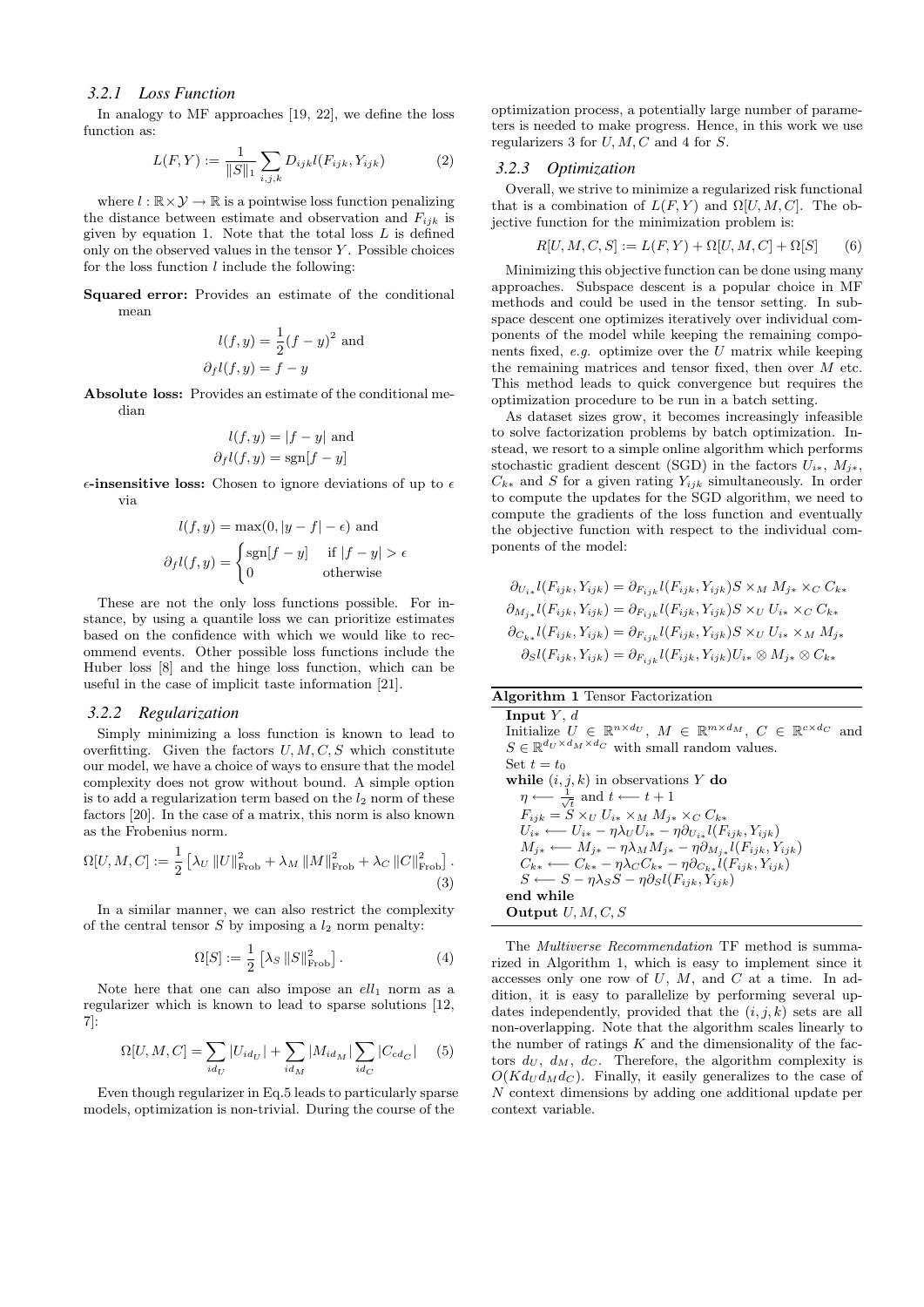## *3.2.4 Missing Context Information*

TF also allows for an intuitive way of dealing with missing context information. Assume that we are missing the context information of a rating done by user i' on item j'  $Y_{i',j'}$ . Intuitively, one would like to add the rating information in the profile information of the user and the item while either not updating the information of the context profile or applying the update equally on all context profiles. There are thus two options:

- Update the  $U_{i' *}$  and  $M_{j' *}$  factors and skip the C and  $S$  factors update
- Update the  $U_{i' *}$  and  $M_{j' *}$  factors while updating all the context profiles in C, but with a step size  $\eta$  divided by the number of context cases c. We can then update the central tensor  $S$  using all the context cases dividing the step size by c

# 4. EXPERIMENTS

This section provides the experimental evaluation of the proposed Multiverse Recommendation TF algorithm. First, we analyze the impact of using contextual information by comparing the algorithm to standard non-context-aware MF. We then compare TF to two state-of-the art context-based collaborative filtering algorithms presented in [2, 5]. We evaluate the algorithms on two real world datasets, one of them kindly provided by Adomavicius et al. [2]. Moreover, in order to better understand the behavior of the methods, we use a synthetic dataset where we control the influence of the context variable.

# 4.1 Experimental setup

Before reporting the results, we shall now detail the experimental setup including the datasets used, the experimental protocol, and the different context-aware methods we compare against.

## *4.1.1 The data*

We test the proposed method on six semi-synthetic data sets with ratings in a  $\{1, \ldots, 5\}$  scale. The datasets were generated using the Yahoo! Webscope movies data set  $^2$ , which contains 221K ratings, for 11,915 movies by 7,642 users. The semi-synthetic data sets are used to analyze context-aware methods when varying the influence of the context on the user ratings. The original Yahoo! data set contains user age and gender features. We defined three age groups: users below 18, between 18 and 50, and above 50. We modified the original Yahoo! data set by replacing the gender feature with a new artificial feature  $c \in \{0, 1\}$ that was assigned randomly to the value 1 or 0 for each rating. This feature  $c$  is representing a contextual condition that can affect the rating. We randomly choose  $\alpha * 100\%$ items from the dataset, and for these items we randomly pick  $\beta * 100\%$  of the ratings to modify. We increase (or decrease) the rating value by one if  $c = 1$   $(c = 0)$  if the rating value was not already 5 (1). For example, if  $\alpha = 0.9$  and  $\beta = 0.5$ , the corresponding synthetic data set has 90% of its items altered with profiles that have 50% of their ratings changed. We generated 6 semi-synthetic data sets varying  $\alpha \in \{0.1, 0.5, 0.9\}$  and  $\beta \in \{0.1, 0.5, 0.9\}$ . Because of the way

| Data set | Users | <b>Movies</b> | Context Dim. | Ratings | Scale    |
|----------|-------|---------------|--------------|---------|----------|
| Yahoo!   | 7642  | 11915         |              | 221K    | 1-5      |
| Adom.    | 84    | 192           | 5            | 1464    | $1 - 13$ |
| Food     | 919   | 20            |              | 6360    | 1-5      |

Table 1: Data set statistics

we are generating these datasets, the contextual condition is "influencing" the rating value more as  $\alpha$  and  $\beta$  increase.

The second dataset is derived from the one used by Adomavicius et al. [2]. It contains 1464 ratings by 84 users for 192 movies. The ratings were collected in a survey of college students. The students where asked to fill out a questionnaire on movies using a rating scale ranging from 1 (hate) to 13 (absolutely love). They were also queried on additional information about the context of the movie-watching experience. In our experiments we used 5 contextual features: companion, day of the week, if it was on the opening weekend, season, and year seen. Note that in our experiments we used a slightly different dataset compared to the original experiments in [2]: we used more ratings and took into account features that were not considered before, i.e., the year and season when the movie was seen.

The third dataset was used by Hideki et al. [14] and provided by the authors. It contains food rating data from 212 users on 20 food menus. To acquire the data, the authors designed a two stage Internet questionnaire survey. The users were asked to rate the food menu while being in different levels of hunger. Moreover, some ratings were done while really experiencing the situation  $(i.e.,$  participants were hungry and ordered the menu) and some while imagining the situation. For example, in the virtual situation participants could be full, but should have provided a rating for a food menu imagining that they are hungry. For this data set we use two context features: the three degrees of hunger and binary feature specifying if the situation was virtual or real.

## *4.1.2 Evaluation Protocol*

We assess the performance of the models by conducting a 5-fold cross-validation and computing the Mean Average  $Error (MAE)$ , defined as follows:

$$
MAE = \frac{1}{K} \sum_{ijk}^{n,m,c} D_{ijk} ||Y_{ijk} - F_{ijk}|| \tag{7}
$$

where  $K$  is the total number of ratings in the test set. This measure is one of the most widely used performance measures in the recommender systems literature.

We use the Absolute loss function as defined in 3.2.1. It is important to note that the TF approach allows for direct optimization of the evaluation measure, i.e., when using the MAE the ideal loss function for minimizing this measure is the Absolute loss function. However, if the error measure was set to RMSE, we could optimize the least-square loss function. For the training of the TF algorithm we use 10 epochs.

We regularize using the  $l_2$  norm both on the matrices and the central tensor as explained in Sec. 3.2.2. Due to computational and time constrains we only conduct limited parameter search on all methods tested. For the TF algorithm, we set the regularization parameters  $\lambda = \lambda_U = \lambda_M = \lambda_C$ 

<sup>&</sup>lt;sup>2</sup>Webscope v1.0, http://research.yahoo.com/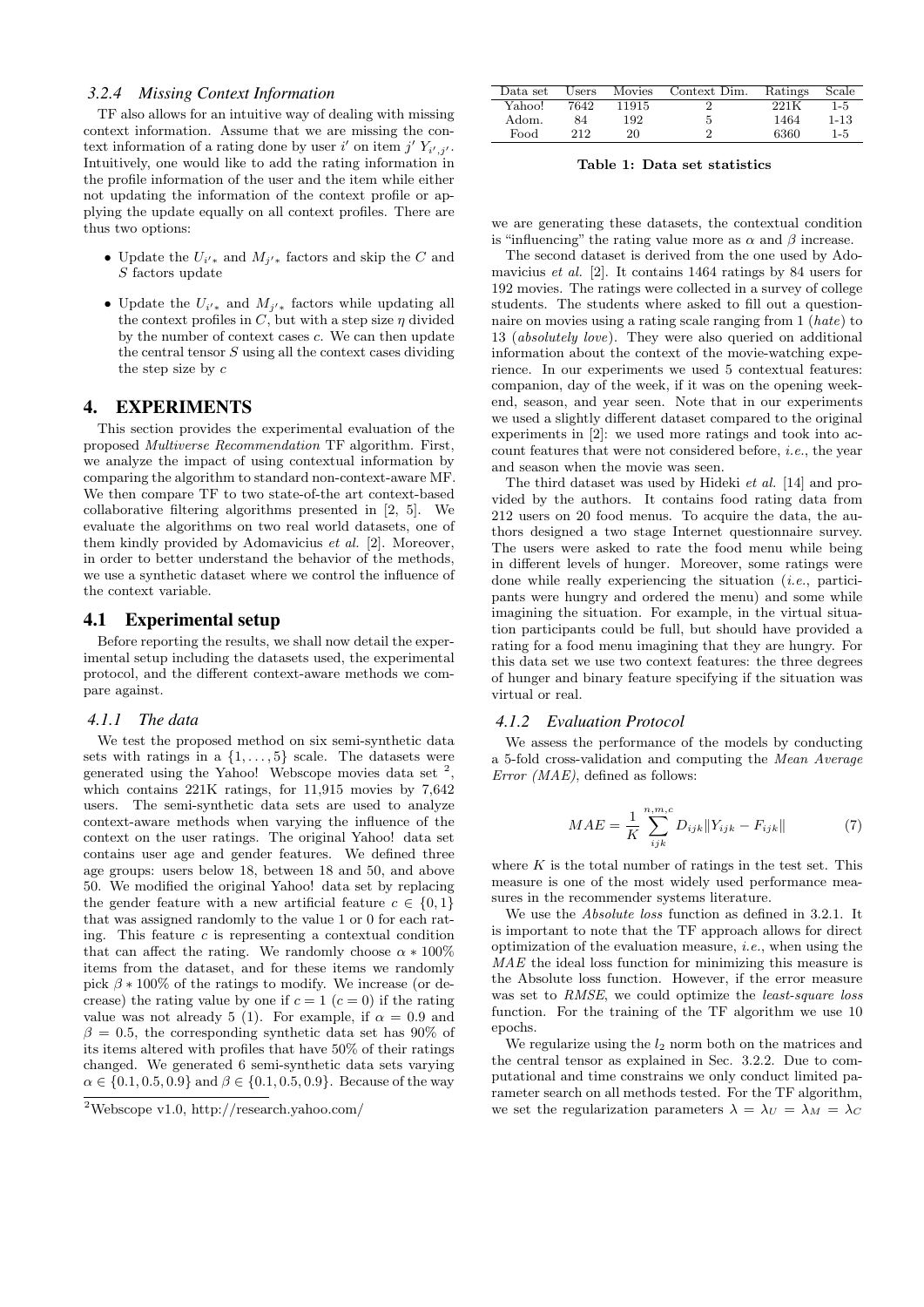and we thus end up with two regularization parameters  $\lambda$ and  $\lambda_S$ , the initial learning rate, and the dimensionalities of the individual components of the models  $d_U$ ,  $d_M$  etc. as parameters.

All reported results are the average of a 5-fold cross-validation. We do not report on the variance of the results since it was insignificant in our experiments, and did not qualitatively influence our findings and conclusions. Moreover, all differences between TF and the other methods are statistically significant.

## *4.1.3 Context-based Methods in Comparison*

We choose two state-of-the-art context aware collaborative filtering methods that are based on pre-filtering and compare them to N-dimensional Multiverse Recommendation based on TF.

The first one is a reduction based approach, which is based on OLAP [2], and extends classical Collaborative Filtering methods by adding contextual information to the representation of users and items. This reduction based method computes recommendations using only the ratings made in the same context as the target one. The exact contextual segments that optimize the prediction are searched (optimized) among those that improve the accuracy of the prediction. This is a rather computationally expensive operation as for each combination of contextual conditions, a Collaborative Filtering model needs to be trained and tested.

The second method that we use in our experiments is item splitting [5], which overcomes the computational issues of the reduction based approaches and provides a more dynamic solution. Item splitting identifies items that have significant differences in the ratings. For each of these items, it splits the ratings into two subsets, creating two new artificial items with ratings assigned to these two subsets. The split is determined by the value of one contextual variable  $c_i - i.e.,$  all the ratings that have been acquired in a context where the contextual feature  $c_i$  took a certain value. The method then determines if the two subsets of ratings have some (statistical significant) difference, e.g., in the mean. If this is the case, the split is done and the original item in the ratings matrix is replaced by the two newly generated items.

Note, that both pre-filtering methods use a standard MF approach as the main CF algorithm. Moreover, both methods exploit the tradeoff between less and more relevant data and thus increase data sparsity. This is not the case in the TF model where all the data is used to model users, item and context factors.

# 4.2 Results

We first conduct some experiments to assess the relevance of contextual information. In order to do so, we compare our TF method with a regular non-context-aware MF method. Then we measure the goodness of our approach by comparing it to the other context-aware methods explained in Sec. 4.1.3 on different datasets and contextual conditions.

#### *4.2.1 Tensor vs. Matrix Factorization*

We first compare the N-dimensional TF approach to standard MF. That is, we use all the available context information in the TF model while we limit the MF approach to the standard user-item-rating setting, not adding any contextual



Figure 2: Comparison of matrix (no context) and tensor (context) factorization on the Adom and Food data.



Figure 3: Comparison of context-aware methods on artificial data

variables.

Figure 2 shows the results of Tensor and Matrix Factorization on the real world Adom and Food data – See Sec.4.1.1 for details on any of the used datasets. We observe that adding information in the form of context variables does make a significant (14% for the Adom and 10% for the Food data) difference in the performance. Note that when we use the Adom and Food data we end up with 7-Dimensional and 4-Dimensional TF models respectively since the Adom data contains 5 contextual variables and the Food data 2.

Figure 3 depicts the results of Tensor (in green) and Matrix Factorization (in white) on the artificial Yahoo dataset. As expected, the TF model outperforms the standard noncontext aware MF method by 5% in the low context data  $(\alpha = 0.1)$  up to 30% in the high context case  $(\alpha = 0.9)$ . When the context variable is not used in the Collaborative Filtering model, the contextual information acts as noise added to the data. A non-contextual model such as MF cannot distinguish between noise and a functional dependency from a hidden variable. Since we are collapsing all the information into a standard two-dimensional MF model, the method fails to model this influence. In fact, MF alone cannot exploit the additional information contained in this feature and cannot effectively deal with the influence of this variable. We observe that the stronger the influence of the context variable the higher the MAE for MF.

Note here that the training time of a Python implementation of the Multiverse Recommendation TF method on 80% of the Yahoo! data takes approximately 10 minutes on a Core 2 duo computer.

#### *4.2.2 Comparison to Context-Aware Methods*

We now compare the pre-filtering based context-aware methods to TF. Figure 3 shows a comparison of the TF method with the various context-aware CF methods. The higher the influence of the context variable, the better the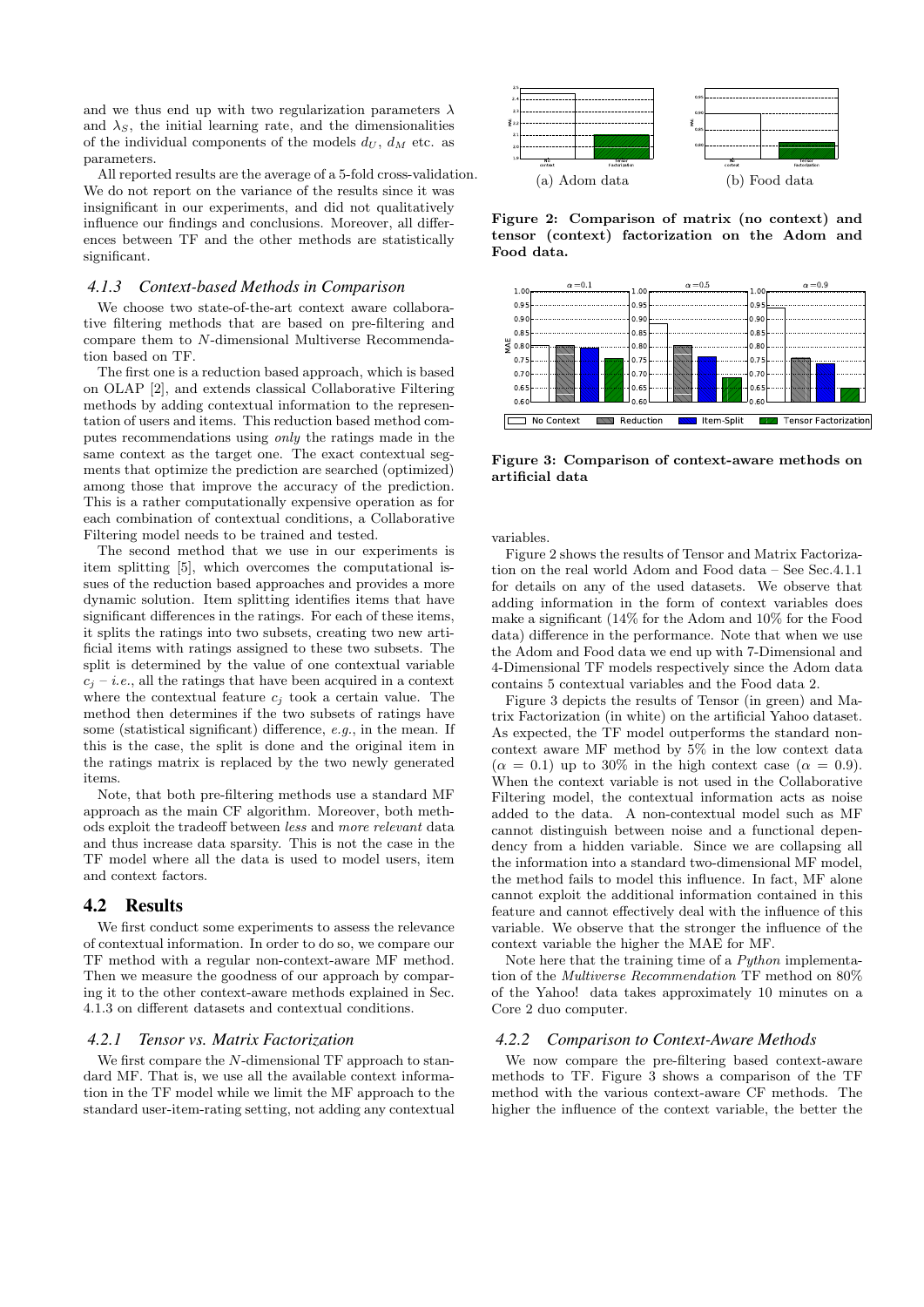

Figure 4: Evolution of MAE values for different methods with increasing influence of the context variable

TF methods performs compared to the other context-aware methods. Also note that when "context" has strong influence  $(\alpha > 0.5, \beta > 0.5)$ , all three context-aware methods outperform the MF method from 4% in the low context case up to 12% in the high context data ( $\alpha = 0.9$ ). The performance advantage of the context-based method increases substantially when more information is covered by the contextual feature c (see figure 4). The biggest improvement is observed when  $\alpha = 0.9$ ,  $\beta = 0.9$ . In fact, for this data set the reduction-based approach improved MAE by 23.9%, item splitting improved by 24.2%, TF by 30.8% compared to the non-Context model.

More notably, for all 3 synthetic datasets TF uniformly outperforms all other methods. We also observe that as the influence of context increases, so does the gain when using TF when compared to both the OLAP-based approach and Item splitting. The proposed Multiverse Recommendation method also has the overall best performance when  $\alpha = 0.9, \beta = 0.9$ . It seems to efficiently exploit the linear dependency between the ratings and the contextual feature. We also observe that the performance of the non-contextaware MF model deteriorates with the growing influence of the context variable. As mentioned above, this is due to the fact that without the context variable included in the model, the influence of the context in the data acts as a source of noise that cannot be modeled by simple MF.

We carry out the second set of experiments using the described real world data – Adom and Food (see Sec.4.1.1 for more details). Figure 5 compares the same methods as in the previous experiment. The best performing method for these datasets is again TF, that outperforms both contextual pre-filtering methods and the context free method (MF) by at least 4.5%. For the Adom data we observe that TF outperforms both context-aware methods while for the food data we compare against the reduction based method which again is outperformed by the TF method by 2%.



Figure 5: Comparison of context-aware methods on the Adom and Food data.

# 5. CONCLUSIONS

Matrix Factorization is one of the most favored approaches to Collaborative Filtering but the model is not flexible enough to add contextual dimensions in a straightforward manner. We have presented an extension of the model to N-dimensions through the use of tensors. We have adapted the generic Tensor Factorization approach to the Collaborative Filtering case by adding regularization and we have shown how this can be used to embed multiple contextual dimensions into a coherent Multiverse Recommendation model.

In the experimental results with three datasets, we obtain higher accuracy in the recommendations by taking into account contextual variables. When comparing TF to standard non-contextual MF, we measure gains that range from 5% to almost 30% both in semi-synthetic and real-world data. We have also shown that TF consistently outperforms current state-of the art context-aware recommendation approaches, with performance gains ranging from 2.5% to more than 12%. Furthermore, we have seen that the relative gain when comparing to other methods is proportional to the amount of contextual information available.

We believe that Multiverse Recommendations open up a new avenue for recommender systems and we plan to further investigate extensions of TF models for recommender systems. In particular, we are interested on investigating the use of the model to further explore temporal dependencies in standard CF settings while also dealing with implicit feedback. We also plan on exploring how multidimensional TF can be used to model non-contextual variables such as those related to content and user.